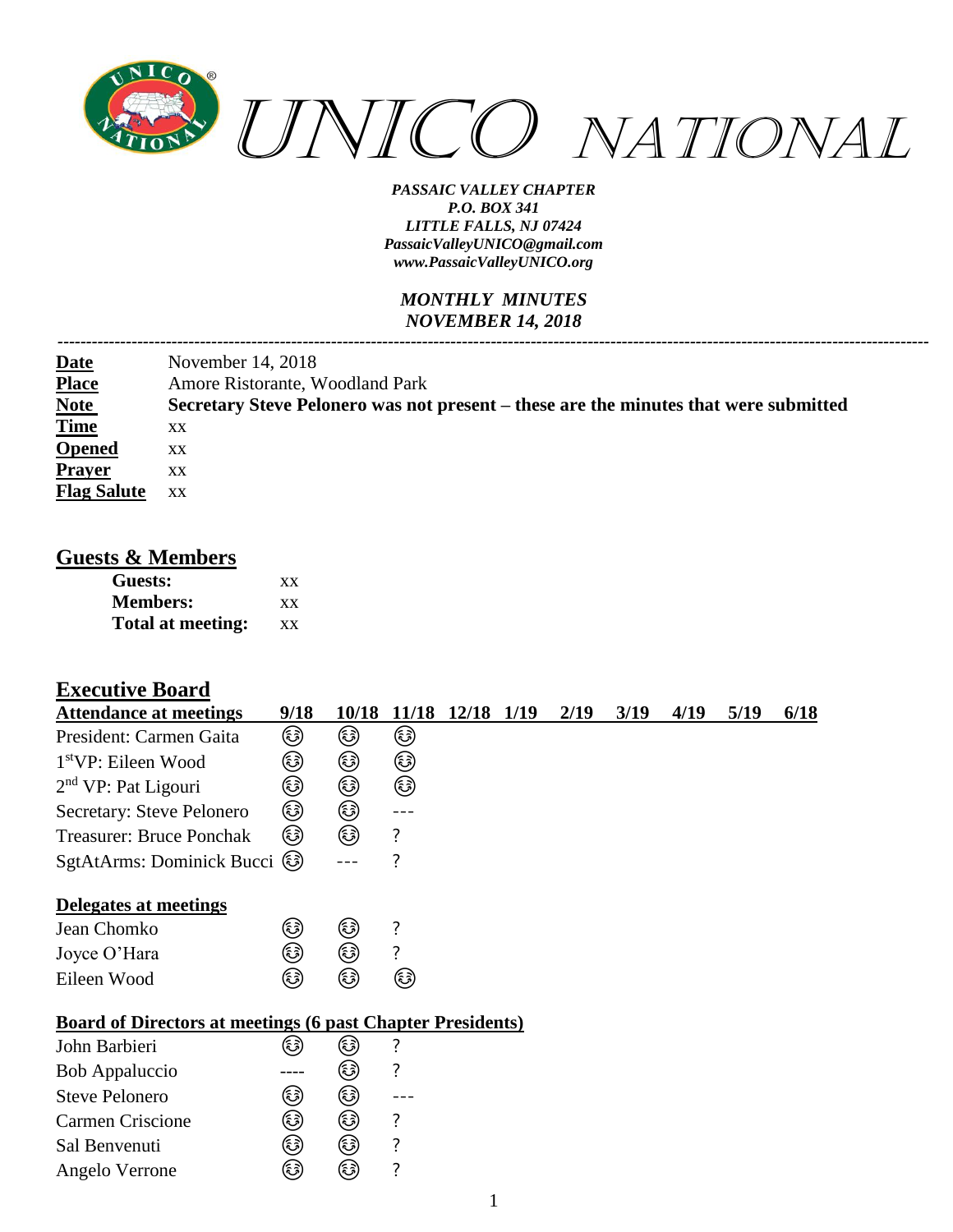

### *MONTHLY MINUTES NOVEMBER 14, 2018*

| <b>Past Chapter Presidents in attendance at meetings</b> |        |      |  |                        |  |      |      |      |      |      |
|----------------------------------------------------------|--------|------|--|------------------------|--|------|------|------|------|------|
|                                                          | 9/18   |      |  | 10/18 11/18 12/18 1/19 |  | 2/19 | 3/19 | 4/19 | 5/19 | 6/18 |
| Joe Agresti PNP                                          | ٨      | ٨    |  |                        |  |      |      |      |      |      |
| <b>Bob Appaluccio</b>                                    | ----   | (3)  |  |                        |  |      |      |      |      |      |
| John Barbieri                                            | کی     | ٨    |  |                        |  |      |      |      |      |      |
| Sal Benvenuti                                            | کی     | ٨    |  |                        |  |      |      |      |      |      |
| Carmen Criscione                                         | کی     | کی   |  |                        |  |      |      |      |      |      |
| John Morano                                              | کی     | کی   |  |                        |  |      |      |      |      |      |
| <b>Steve Pelonero</b>                                    | (هَ)   | کی   |  |                        |  |      |      |      |      |      |
| <b>Bruce Ponchak</b>                                     | کی     | ٨    |  |                        |  |      |      |      |      |      |
| <b>Chuck Russo</b>                                       | (هَءَ) | (هَ) |  |                        |  |      |      |      |      |      |
| Angelo Verrone                                           | کی     |      |  |                        |  |      |      |      |      |      |

## **Opening Remarks**

- **President Carmen Gaita:**
	- $\circ$  Carmen Gaita noted that our December 12<sup>th</sup> meeting would be at Hollywood Pizza in Fairfield
- **1 st VP Eileen Wood:**

xx

• **2 nd VP Patrick Liguori:** xx

### **Secretary Minutes**

Secretary: Steve Pelonero

Not present – But October minutes were emailed to everyone

 $1<sup>st</sup>$  $XX$  $2<sub>nd</sub>$  $\overline{X}X$ Discussion: xx All in favor: xx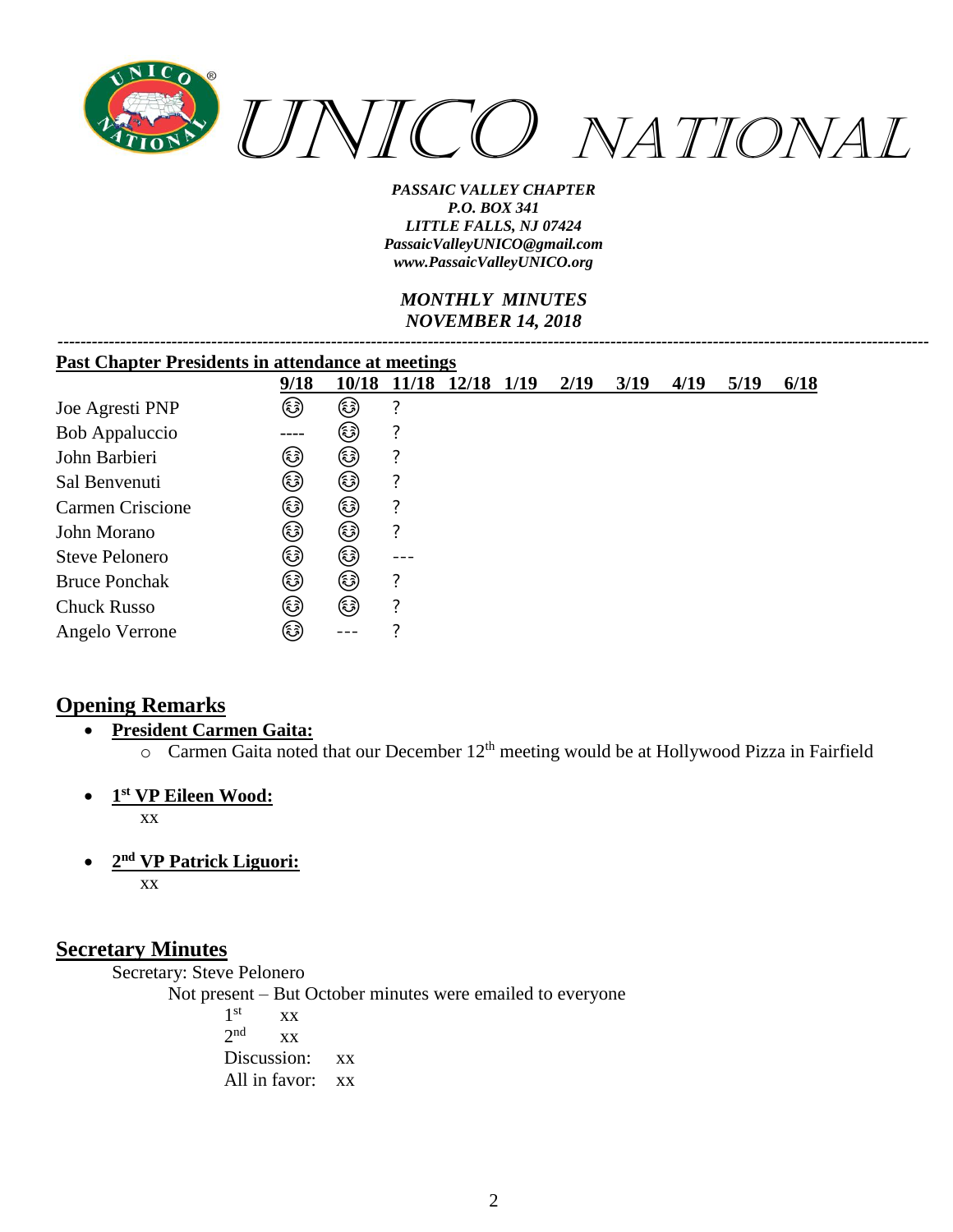

*MONTHLY MINUTES NOVEMBER 14, 2018 ---------------------------------------------------------------------------------------------------------------------------------------------------------*

### **Treasurer Report**

Treasurer: Bruce Ponchak

xx

| 1 <sup>st</sup> | <b>XX</b>        |    |
|-----------------|------------------|----|
| $2n$ d          | XX               |    |
| Discussion:     |                  | XX |
|                 | All in favor: xx |    |

## **Budget for 2018-2019**

xx

**Good and Welfare: Sal Nocella xx**

## **Bills & Communications**

xx

## **Standing Committees**

- **Scholarship: Joe Agresti, PNP:** o xx
- **Brian Piccolo: Chuck Russo:**

o xx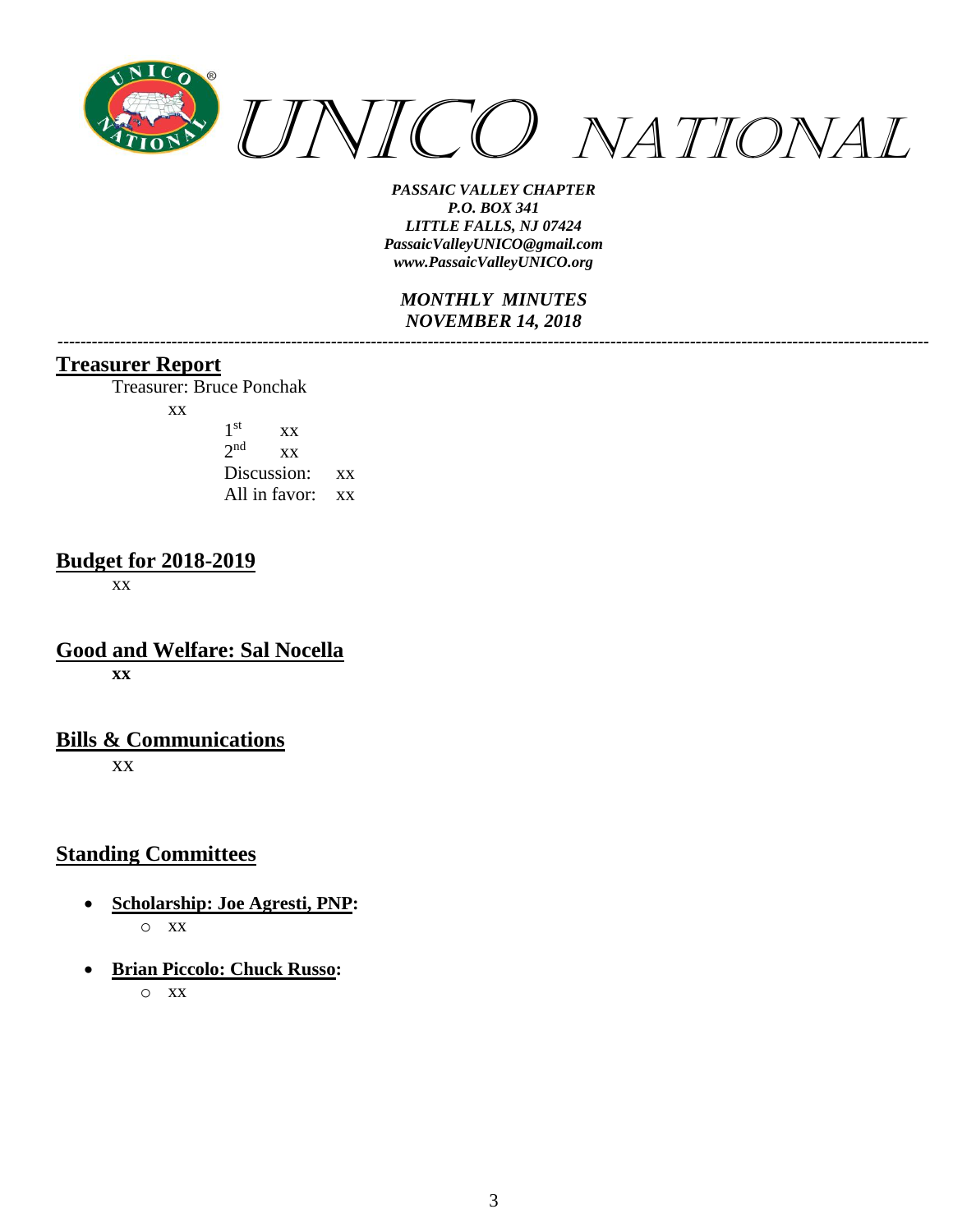

#### *MONTHLY MINUTES NOVEMBER 14, 2018 ---------------------------------------------------------------------------------------------------------------------------------------------------------*

### **Fundraising Committees**

- **Community Service: Chuck Russo xx**
- **Dine with UNICO: Joe Benvenuti, Jean Chomko, Mark BiFalco**
	- o Joe Benvenuti reported that Dine with UNICO at Thatchers brought in \$300.00 plus \$100.00 that Thatchers donated. \$400.00 total
	- o Carmen Gaita thanked everyone who attended Thatchers
- **Dinner for Two: Carmen Criscione** xx
- **Food Pantry: Roni Corrado xx**
- **Golf Outing: Joe Barone** xx
- **Holiday Donations: Bob Appaluccio xx**
- **Overseas Soldiers: Pat Corrado xx**
- **Pasta Dinner: Dominick Bucci** Dominick discussed the November 17<sup>th</sup> pasta dinner. Dom and Bob Appaluccio remarked that desserts were needed
- **2020 Vision Wine Raffle: Steve Pelonero** Steve not present- No report
- **Pig Roast: Joe Agresti PNP / Jim Minella** o It was noted that the price is \$50 per person, BYO … with a 140 person max allowed at the hall
- **Modells: Roni Corrado xx**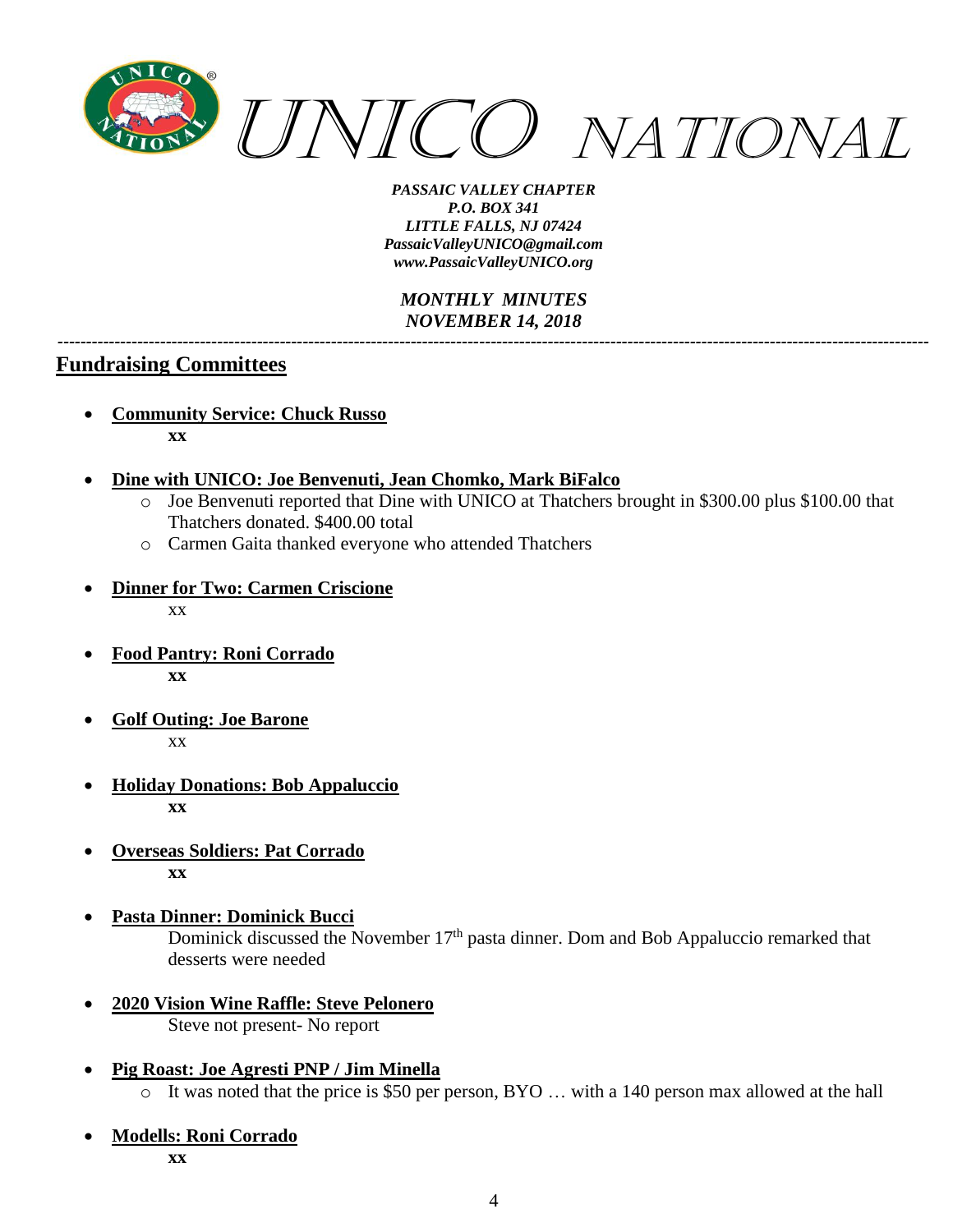

*MONTHLY MINUTES NOVEMBER 14, 2018*

*---------------------------------------------------------------------------------------------------------------------------------------------------------*

### **Non-Fundraising Committees**

- **Heritage Day: Steve Pelonero** Steve not present – No report
- **Heritage Talk: Angelo Verrone** xx
- **Holiday Trip: Joe Agresti**  $\circ$  It was noted that the dinner cost at the Manganini Winery is \$40 p/p
- **Membership: John Barbieri** xx
- **Newsletter: Steve Pelonero**  $\circ$  Steve not present – No report
- **Website: Steve Pelonero**
	- o Steve Not present No report
- **Christmas Meeting Dinner: Joe Agresti PNP**
	- o Sal Benvenuti offered to donate the wine for our Chaptrer Christmas Dinner party
- **Christmas Tree Lighting: Joe Agresti PNP**
	- o Joe Agresti said the Woodland Park Christmas Tree lighting is at 6 pm on 11/25. Help is needed to hand out candy canes. All members were asked to try to attend. Also talked about was the December 7<sup>th</sup> Little Falls Tree Lighting
- **Easter Egg Hunt: Joe Agresti PNP & Pat Ligouri** xx
- **Toys for Tots: Eileen Wood**
	- o Eileen asked that members try to donate and bring, at the December meeting an unwrapped toy